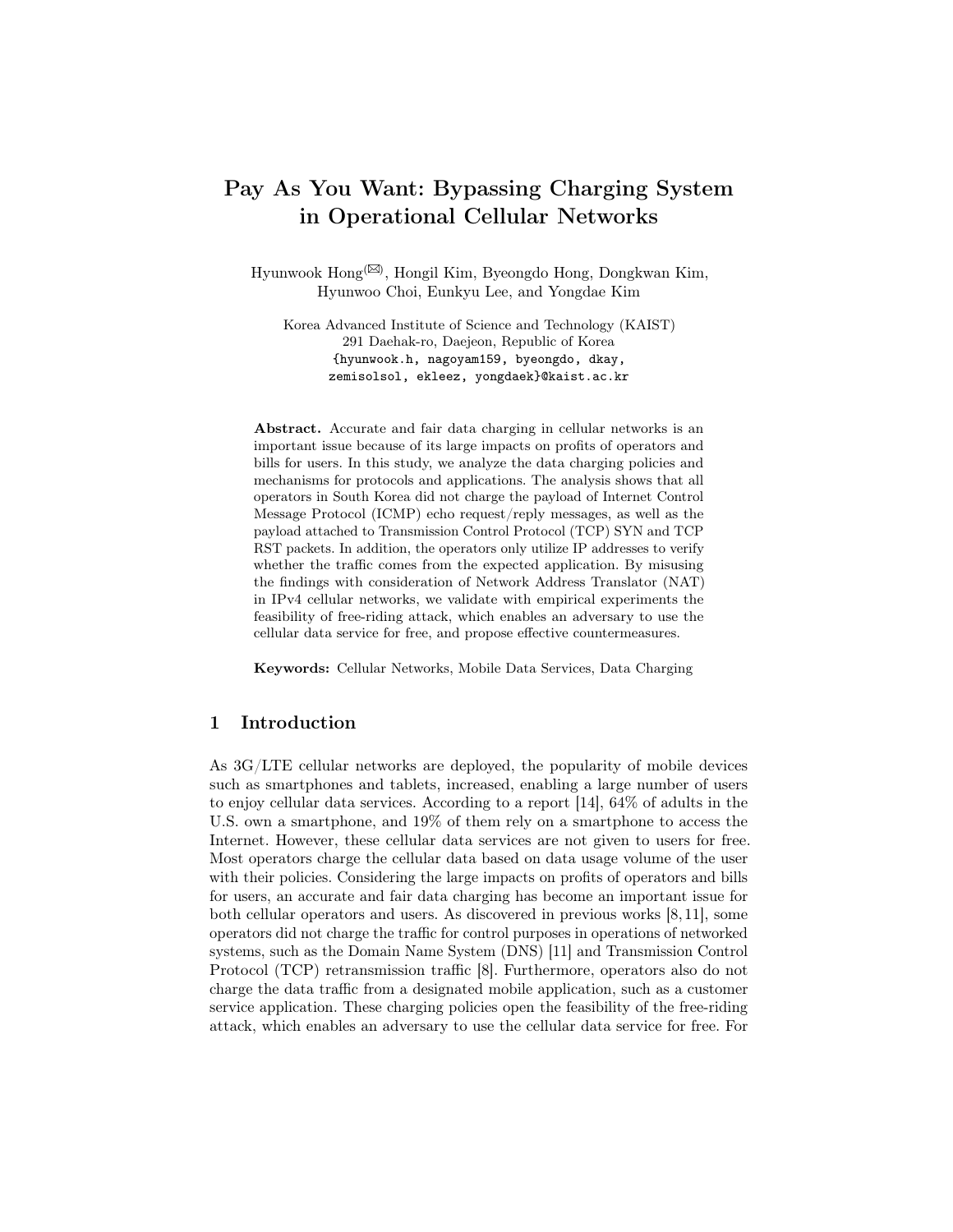this reason, we investigated the charging policies for protocols and applications that have not been examined previously.

First, we analyzed the charging policies for two different protocols, namely, Internet Control Message Protocol (ICMP) and Transmission Control Protocol (TCP) in six major operators, three of which are from the U.S. and the other three are from South Korea. We found that all operators in South Korea did not charge ICMP echo request/reply messages, as well as the payload attached to TCP-SYN and TCP- RST packets. On the other hand, only one operator in the U.S. did not charge the payload attached to those TCP packets.

Second, we focused on the charging policies for applications in three major operators of South Korea. The subscribers of optional services can enjoy music and video contents by using the provided mobile applications with additional data volumes. In addition, operators generally provide mobile applications for customer services to request an inquiry of subscriber information; and the data usage from these applications are not charged. To identify the vulnerability of these charging policies, we first analyzed the charging mechanisms for these applications, and found the way for misusing them. We disclosed that operators utilized only IP addresses to verify whether the traffic comes from the expected application. Moreover, we assume an adversary in IPv4 networks (for both the cellular network and the Internet); therefore, we considered Network Address Translator (NAT) in cellular networks. Since NAT drops incoming packets that do not exist on the recorded NAT mapping table, we not only developed two methods so that the downlink traffic can pass through NAT: creation of a real and a fake connection to make a 5-tuple entry on NAT mapping table, but also found the way for identifying the 5-tuple entry. Using these methods, we conducted empirical experiments and obtained result showing that the normally generated data traffic, which masquerades as the data traffic generated from the designated application, was not charged. This finding could validate the feasibility of the free-riding attack.

We propose countermeasures for the free-riding attack. Operators can limit the size of payload or the amount of traffic in the fixed time period for the ICMP traffic, and block uncommon traffic, such as TCP-SYN or TCP-RST packets containing the payload. The free-riding attack that misuses charging policies for the application requires more efforts than other attacks because it is difficult to differentiate between the normal traffic and the misused traffic. The attack can be mitigated by locating the application server inside cellular networks. Furthermore, operators can utilize the anomaly detection and prevention. However, operators should be reminded that the application of these countermeasures can cause unexpected problems such as false positives; therefore, sufficient consideration on their implications should be given.

We summarize our contributions as follows:

– We analyze the charging policies and mechanisms for two different protocols and five applications, and found that these charging policies and mechanisms can be misused.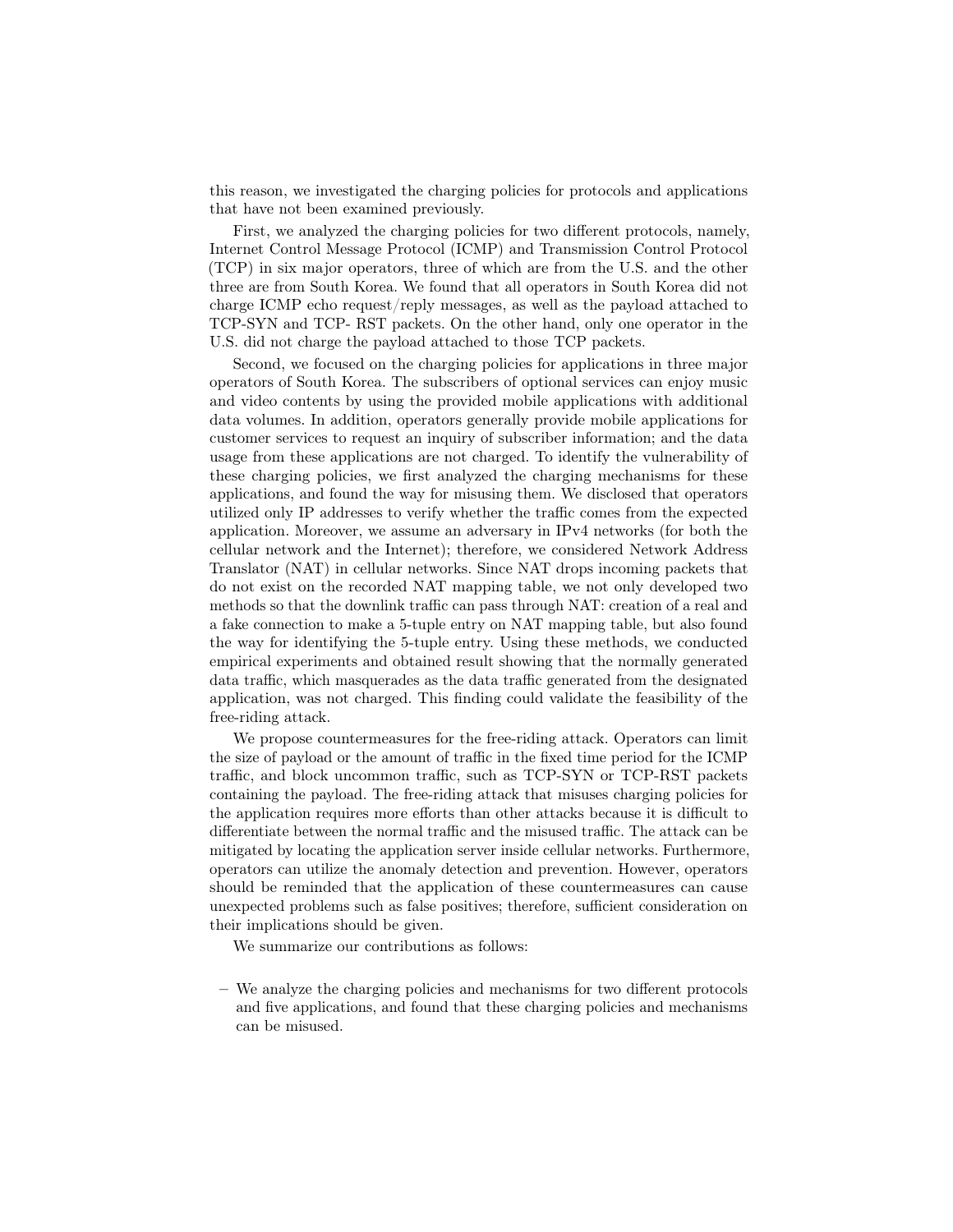- We develop and demonstrate free-riding attacks using the analyzed charging policies and mechanisms. In addition, we responsibly disclosed all these vulnerabilities to the operators.
- We propose effective countermeasures that can mitigate the attacks targeting charging policies and mechanisms for protocols and applications.

The rest of the paper is organized as follows. We provide related works in Section 2. In Section 3, we describe the architecture of cellular network with charging system and the methodology of our experiment. Then, we analyze the charging policies for two protocols in Section 4 and examine policies for applications in Section 5. Finally, we discuss and propose countermeasures in Section 6, and conclude our work in Section 7.

## 2 Related Works

Several studies reported that the data charging systems in cellular networks can suffer from two types of attack: over-billing and free riding attacks [8–12]. Peng et al. [11] demonstrated these two attacks in 3G cellular networks. They showed that an adversary could use free data by exploiting the loopholes where data communication using DNS port number is not charged. Furthermore, closing a connection based on the timeout could expose a client to an over-billing attack. Peng et al. [12] also reported vulnerabilities of the charging system. They showed that the source IP spoofed data are not charged and an adversary could impose overcharged bills to a victim. Moreover, the adversary can hide inflated data usage volume by adjusting the Time To Live (TTL) value in the IP header. Go et al. [8] misused the TCP retransmission for an attack vector. Since a charging system only inspects the IP layer in the middle of the network, it cannot identify the accurate state of TCP context; thus, it is difficult to identify whether the retransmission is malicious or not. Their analysis on the charging policy for TCP retransmission shows that some countries charged the retransmission data while others did not. By exploiting this policy, they showed that over-billing and free-riding attacks were feasible. On the other hand, several studies demonstrate the possibility of over-billing and free-riding attacks by exploiting a voice over LTE (VoLTE) interface newly adopted to LTE networks  $[9, 10]$ . Li *et al.* [10] disclosed that an adversary could send a large amount of packets from a VoLTE interface to a data interface of a victim. This attack misused the accounting policy that the VoLTE interface is free while the data interface is charged. Kim *et al.* [9] demonstrated that four free data channels were available: direct communication of phone-to-phone and phone-to-Internet and SIP/media tunneling. They also showed that an over-billing attack is possible by spoofing the phone number of the caller.

In this study, we examine the data charging policies for the ICMP and TCP traffic, which is used for control purposes in network operations, and analyze the charging policies and mechanisms for applications used by optional services and customer services. Furthermore, we demonstrate the free-riding attack by misusing the findings from the analysis.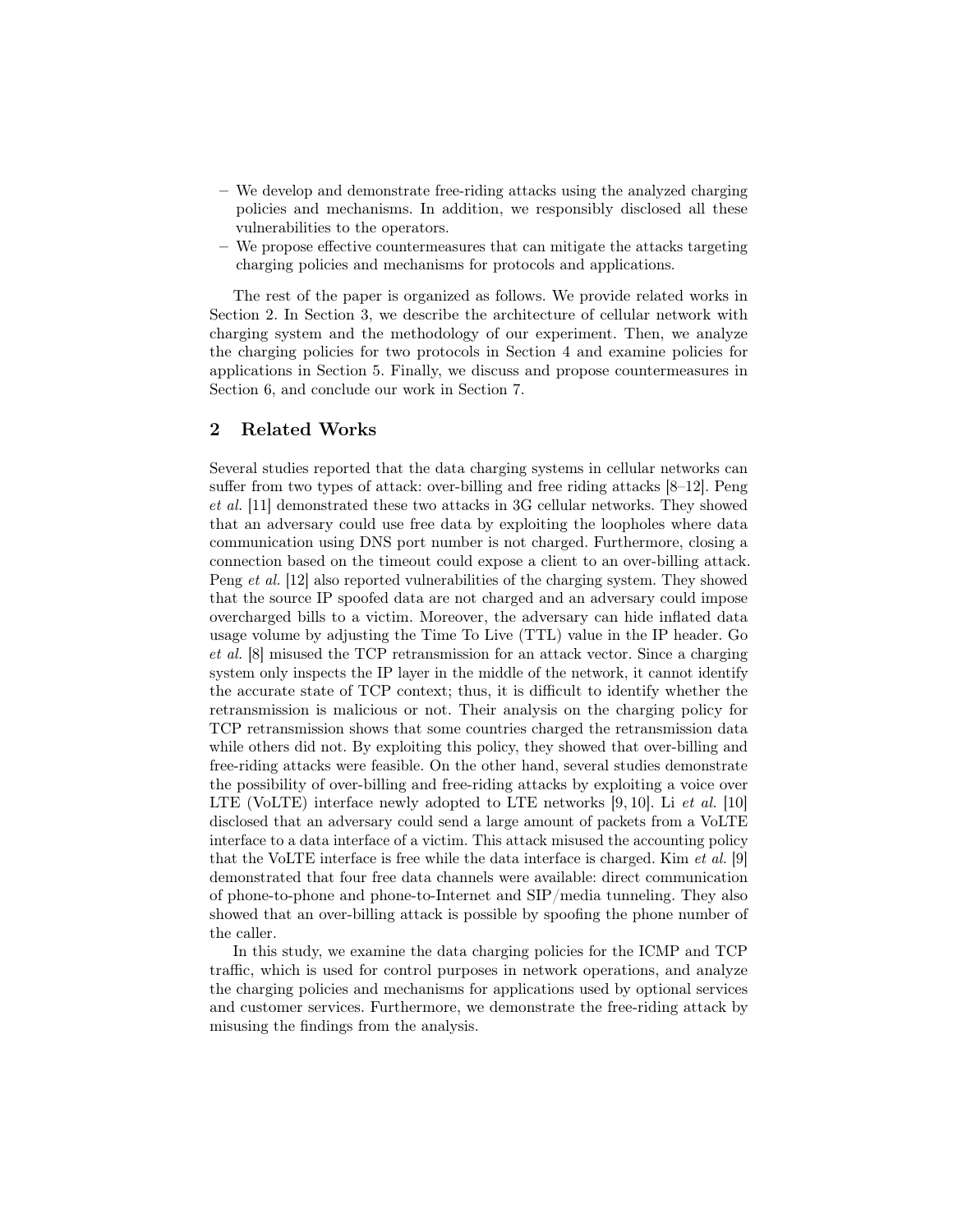

Fig. 1. Charging Architecture in LTE Network.

## 3 Background

#### 3.1 Architecture of cellular charging system

Fig. 1 shows that the cellular network consists of the Radio Access Network (RAN) [1] and the Core Network (CN) [3]. RAN acts as an intermediary to provide connection between a cellular device and the CN. It transmits data between the cellular device and the CN, and controls information for radio resources. The CN is a major part of the cellular network that provides call control and charging among others. The Serving Gateway (S-GW) and the Packet data network Gateway (P-GW) are the key elements in the CN. The S-GW routes and forwards data packets from and to the base station and the P-GW. The P-GW supports connectivity between a cellular device and external data network, such as the Internet [5].

For the charging system, several components, such as the Billing Domain (BD), the Charging Gateway Function (CGF), and the Online Charging System (OCS), are used [2]. There are two charging modes: offline and online [4]. When a cellular device uses the data service, charging procedures are triggered. In offline charging mode, the S-GW/P-GW initially makes Charging Data Records (CDRs) and records data volume. Charging information comprises as follows: source/destination IP address and port number and protocol ID, such as TCP and UDP. The CGF validates CDRs, and filter the data according to the policy of the operator. Then, the CGF sends CDRs to the BD. The BD generates billing information from the charging ID in the CDRs at the end of the process. In online charging, a user has to pre-pay to acquire their credits for data service. The OCS checks whether a user has sufficient credits or not, and the S-GW/P-GW deducts credits based on his/her data usage. Data service is stopped when the user's credit is depleted.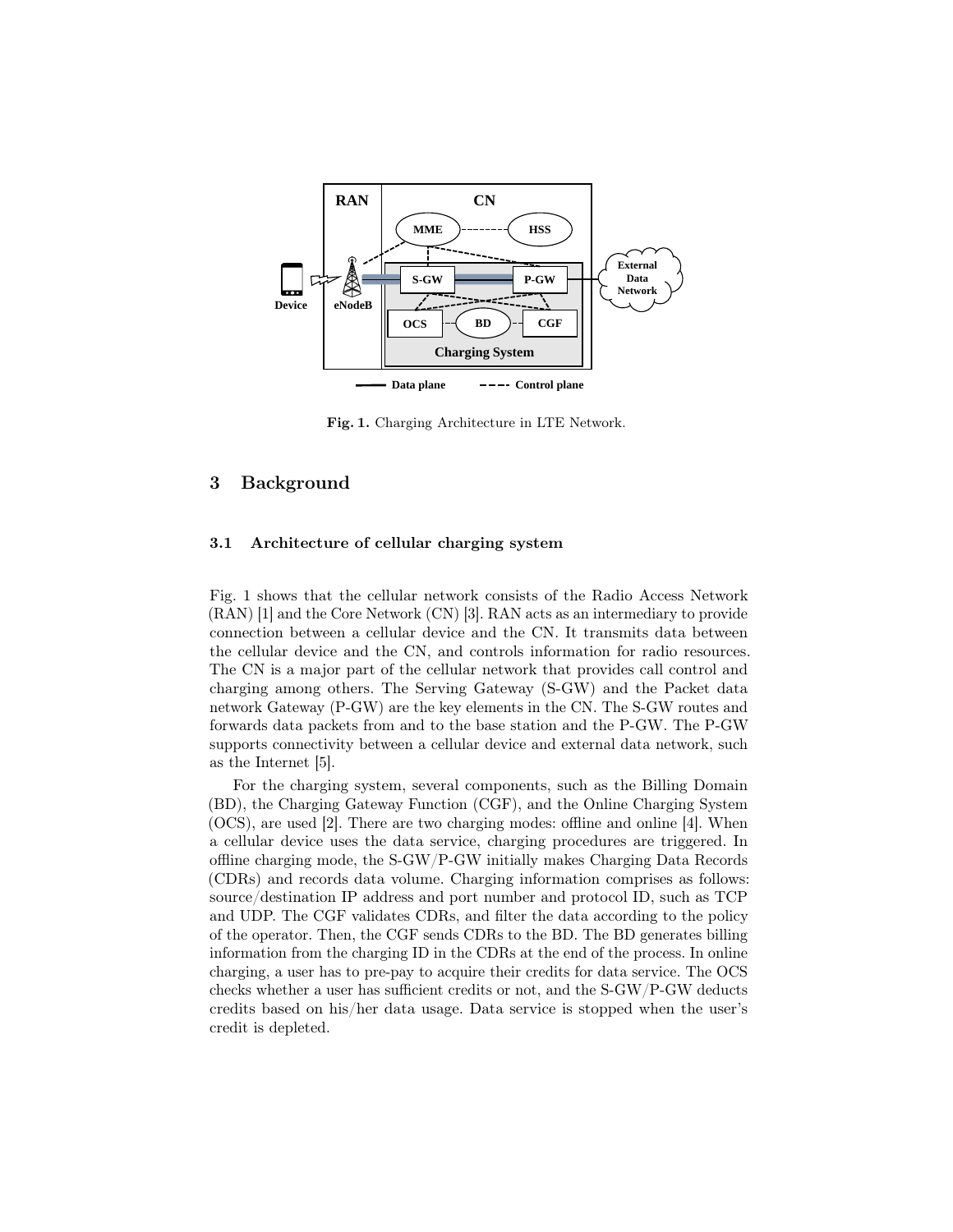#### 3.2 Methodology

In this study, we examine the charging policies at each layer of the cellular network, such as network, transport, and application layer. For network and transport layers, we investigate the ICMP and TCP traffic in six major operators, where three are from the U.S. and the other three are from South Korea. We also analyze the charging policies for applications in three major operators of South Korea. For non-disclosure reason, we anonymized the name of operators by labeling them as US-I, US-II, and US-III for the U.S. and KR-I, KR-II, and KR-III for South Korea operators. Since all operators offer interfaces for the charged data usage, we can check the charged data usage by using web pages or mobile applications provided by the operators. However, because these interfaces do not reflect the data usage in real time, after the sufficient time has passed (at least 1 hour later), we check the last applied time for the charged data usage and verify it.

Moreover, all experiments are conducted on IPv4 cellular networks with devices connected to the LTE network. In IPv4 networks, NAT [15] is used to resolve the lack of public IPv4 address resources; thus, our experiments are carried out by considering NAT. Since NAT drops incoming packets that do not exist on the recorded NAT mapping table, we developed two methods for creating the mapping so that the traffic can pass through NAT. (see Section 5). On the other hand, in IPv6 networks, all proposed attacks could be launched more easily than in IPv4 networks because NAT is not used in IPv6 networks. Note that our experiments do not affect any other users in cellular networks, and we only conduct the experiments for research purposes and responsibly disclose our finding to operators.

In this study, we discover the methods to avoid the charging mechanisms; thereby, users can use the cellular data service for free. In addition, we develop free-riding attacks by misusing the analyzed charging policies and mechanisms. To implement the attack, we utilize similar methods used in previous work [8]. Fig. 2 depicts the process of the free-riding attack which requires a collaborating tunneling proxy to relay the tunneled packets and real traffic. Specifically, for uplink traffic (from cellular device to server), packets are tunneled to the proxy and de-tunneled by the proxy and relayed to the destination server. For downlink traffic (from the server to the cellular device), the packets are sent to the proxy which tunnels them to the cellular device, and the device de-tunnels and passes them to the application. In this scenario, the charging system in the cellular core network can only observe the traffic between the cellular device and the proxy, which will not be charged.

## 4 Charging Policies for Control Traffic of Protocols

In this section, we investigate the charging policies for two different control packets: (1) an ICMP packet, and (2) a TCP control packet for operators in the U.S. and South Korea. Then, we demonstrate the feasibility of the free-riding attack by misusing these charging policies.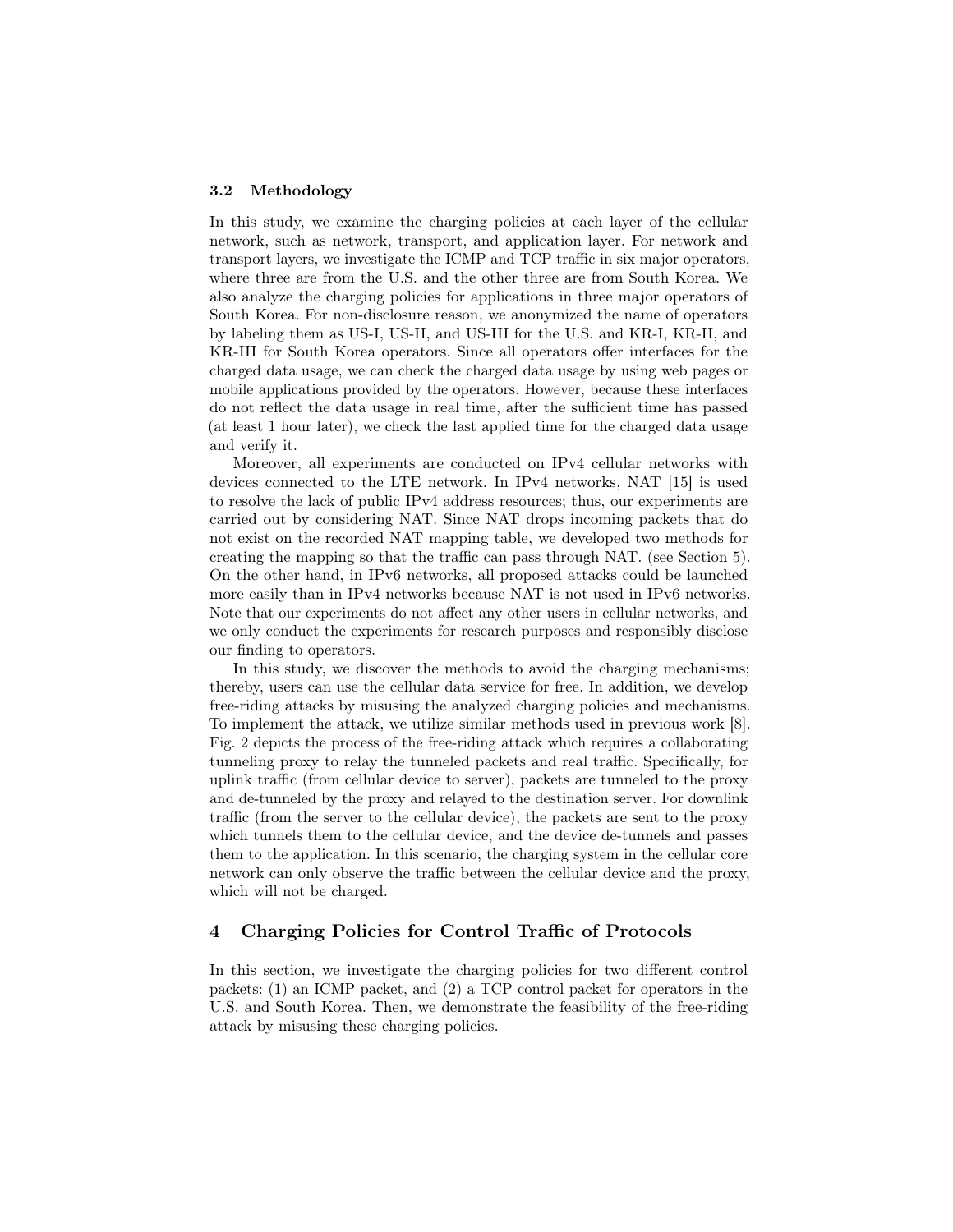

Fig. 2. Free-riding attack process.

|                                   | <b>Bits 0-7</b>               | <b>Bits 8-15</b> | <b>Bits 16-23</b> | <b>Bits 24-31</b> |  |
|-----------------------------------|-------------------------------|------------------|-------------------|-------------------|--|
| <b>IP</b> Header<br>(20 bytes)    | Version / IHI.                | Type of service  | Length            |                   |  |
|                                   |                               | Identification   | Flags and offset  |                   |  |
|                                   | Time To Live (TTL)            | Protocol         | Checksum          |                   |  |
|                                   | Source IP address             |                  |                   |                   |  |
|                                   | <b>Destination IP address</b> |                  |                   |                   |  |
| <b>ICMP</b> Header<br>(8 bytes)   | Type of message               | Code             | Checksum          |                   |  |
|                                   | Header Data                   |                  |                   |                   |  |
| <b>ICMP</b> Payload<br>(optional) | Payload Data                  |                  |                   |                   |  |

Fig. 3. Composition of an ICMP packet.

## 4.1 Charging policies for ICMP traffic

ICMP messages are used for diagnostic or control purposes in response to errors in IP operations of networked systems [6, 13]. Operators usually have different charging policies for this traffic. Fig. 3 shows that an ICMP packet comprises an IP header, an ICMP header, and an ICMP payload. ICMP messages are classified by the Type and Code fields in the ICMP header. Among several types of ICMP messages, we focused on an ICMP echo request (Type=8, Code=0) message. The ICMP echo message is used for identifying reachability of target hosts by sending an echo request to the target hosts and receiving the response if they reply. In addition, this ICMP echo message could contain any payload that does not exceed maximum transmission unit (MTU) or risk being fragmented. Considering this in our experiment, we sent  $30 \times 1,024$  IMCP echo request messages containing 1,024 bytes payload (30 MB traffic) from our mobile device to our server on the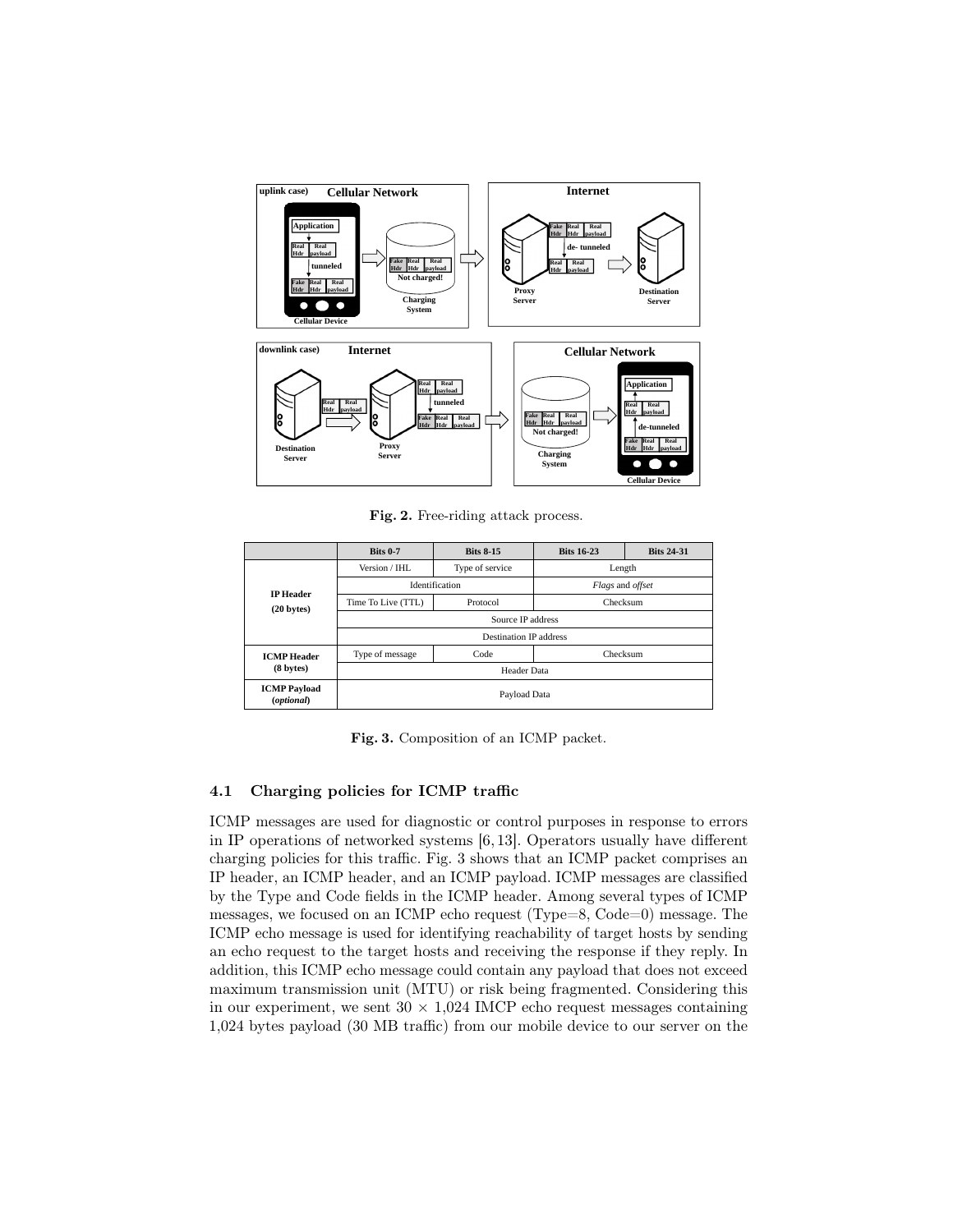Internet. Similarly, our server responded to these messages with ICMP echo reply messages containing 1,024 bytes payload. We repeated this experiment for each operator, and checked whether each operator charged for this traffic. According to the RFC standard [13], the payload in the ICMP echo reply should be the same as the payload in the IMCP echo request. However, in our experiment, we used different payload for each request and reply since our purpose is to check whether the ICMP echo request/reply could be utilized for the free data channel. The result of this experiment is presented in the Table 1.

Table 1. The amount of charged traffic of ICMP echo request and reply in Korea and the U.S. operators.

|                                                                                                            |                  |                  | KR-I   KR-II   KR-III   US-I   US-II   US-III |                                                       |  |
|------------------------------------------------------------------------------------------------------------|------------------|------------------|-----------------------------------------------|-------------------------------------------------------|--|
| $\vert$ ICMP echo request $\vert$ 0 MB $\vert$ 0 MB $\vert$ 0 MB $\vert$ 30 MB $\vert$ 30 MB $\vert$ 30 MB |                  |                  |                                               |                                                       |  |
| ICMP echo reply                                                                                            | $\parallel$ 0 MB | $0\;\mathrm{MB}$ | $0\,\mathrm{MB}$                              | $\parallel$ 30 MB $\parallel$ 30 MB $\parallel$ 30 MB |  |

Table 1 shows that all operators in South Korea did not charge the ICMP echo messages, whereas all U.S. operators charged these messages. Thus, for the operators in South Korea, an adversary could perform the free-riding attack by utilizing tunneling technique of the ICMP echo message traffic. Consequently, we conducted this attack, and verified that any data traffic through the ICMP tunnel was not charged. This finding validates the feasibility of the free-riding attack.

#### 4.2 Charging policy for TCP control traffic

TCP utilizes various control packets to provide stateful connection by using flags, such as SYN for the synchronization of the sequence number, ACK for the reliability of the data transmission, and FIN and RST for the appropriate termination of the connection. These control packets could be generated by the network condition regardless of the intention of the user and it is unclear whether operators should charge for this traffic. For this reason, we examined the charging policy for TCP traffic for control purposes. We utilized SYN and RST packets for this experiment. As similar with the ICMP case, we sent  $30 \times 1,024$  SYN packets containing 1,024 bytes payload (30 MB) from our cellular device to our server on the Internet. Likewise, on our server, we sent same amount of RST packets to our mobile device on receiving SYN packets. The result of this test is presented in the Table 2.

Table 2 shows that all operators in South Korea did not charge for both SYN and RST packets containing the payload, whereas two of the U.S. operators charged for those traffic. From this experiment, an adversary can also misuse the SYN and RST packets for free data channel. Consequently, we conducted the free-riding attack by utilizing the tunneling technique, and verified that any of the data traffic passed the TCP-SYN/RST tunnel was not charged. The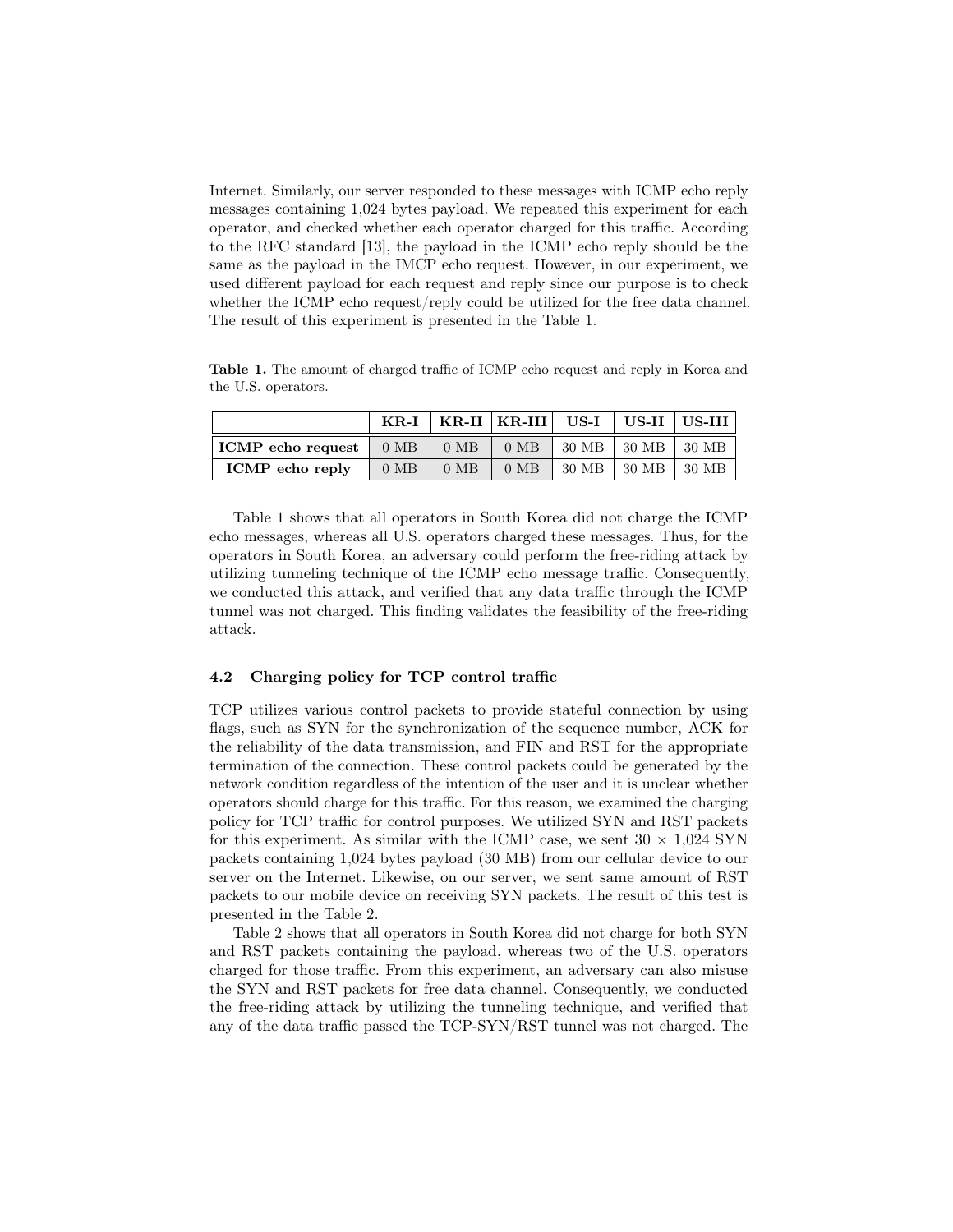Table 2. The amount of charged traffic of TCP control packets in Korea and the U.S. operators.

|                  | $KR-I$         |        | KR-II   KR-III   US-I   US-II   US-III |                                          |       |        |
|------------------|----------------|--------|----------------------------------------|------------------------------------------|-------|--------|
| SYN with payload | $0 \text{ MB}$ | $0$ MB | $0$ MB                                 | $^{\mathrm{+}}$ 30 MB $\mathrm{+}$ 30 MB |       | $0$ MB |
| RST with payload | $0\;{\rm MB}$  | $0$ MB | $0$ MB                                 | 30 MB                                    | 30 MB | 0 MB   |

finding validates the feasibility of the free-riding attack. Note, IPv4-based cellular networks utilize NAT; therefore, all traffic should be initiated within the cellular network. The details of this issue are introduced in the following section.

## 5 Charging Policies for Applications

#### 5.1 Mobile applications for optional services and customer services

Operators recently provide various optional services as well as charging plans to meet the diverse needs of their customers for data service. Some optional services offer a new type of charging plan for specific mobile applications that provide music and video streaming. Once mobile users subscribe these services, operators apply a different charging policy for these services regardless of the current data usage plan. For example, operators give sufficient (e.g. 2 GB for a day) or even unlimited data as long as the subscriber uses a designated application for content streaming. Another interesting fact is that operators in South Korea do not charge for the data used for inquiry of subscriber information. In other words, mobile users can check their current data usage, change, or join a new usage plan without being charged using a given mobile application for the customer service from their operators. In this context, from security perspective, one may concern whether an adversary could masquerade a normal data traffic as the traffic generated from given applications. To this end, we analyzed the charging mechanisms for these applications and demonstrated how an adversary deceives the charging policy.

#### 5.2 Deceiving charging policy

As described in Section 3, S-GW/P-GW records the data volume with a CDR that comprises the information in the protocol header (source/destination IP addresses and port number, protocol). An adversary can easily obtain this information by inspecting the traffic generated from the application, thus the adversary is able to bypass data charging for her data usage with the modified header that masquerade as the traffic from the application. To this end, we first examined the traffic generated by the applications, identified the information for the CDR, and developed the method for the free-riding attack. We utilized the mobile applications for the customer service of three major operators in South Korea, and three optional services (two of which for video streaming, one for music streaming) of two operators in South Korea. Consequently, we obtained the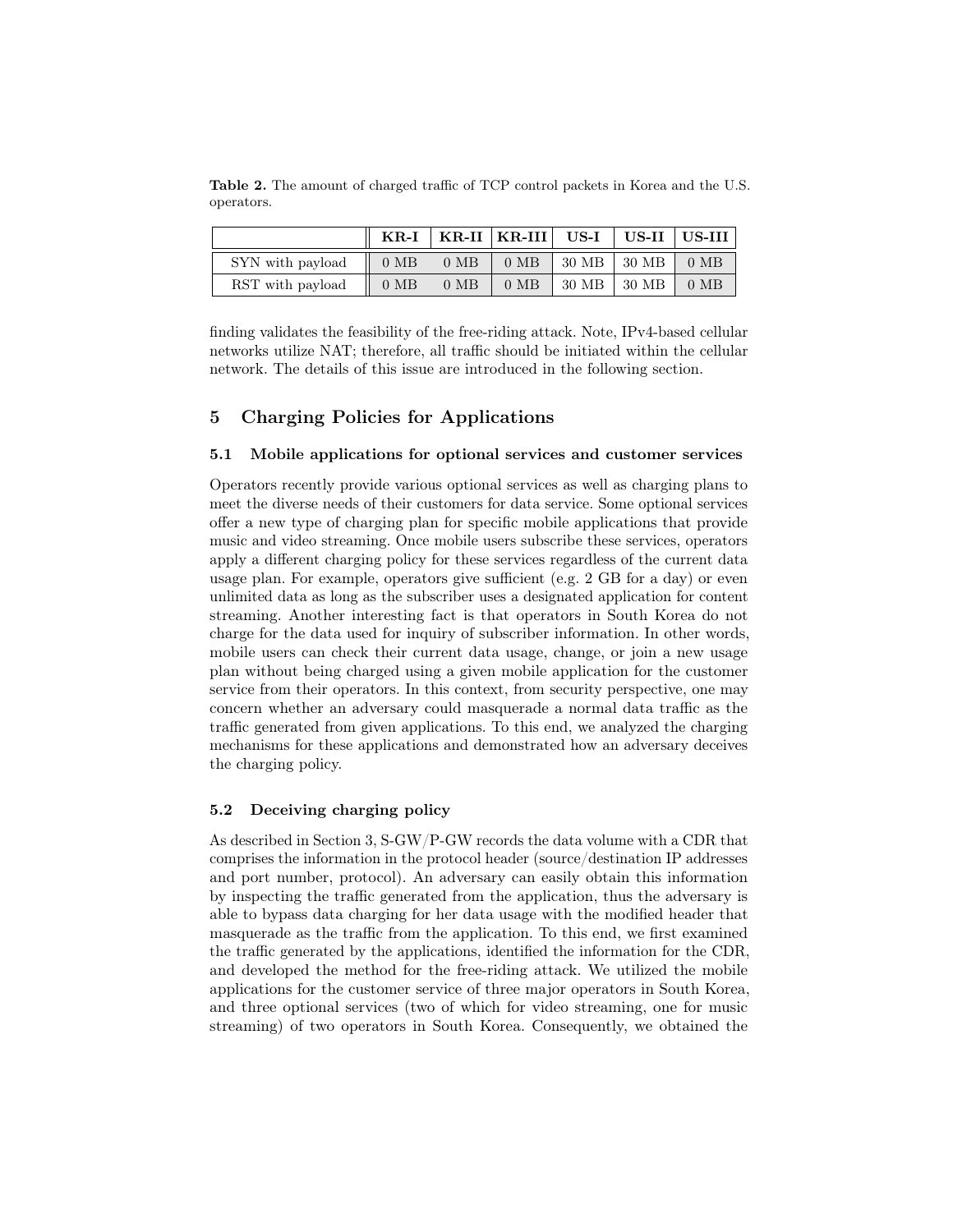

Fig. 4. Procedures of creating a fake connection.

server IP address and port number that the applications connect to, and found that all the applications utilized TCP connections for their communication. We describe the steps for deceiving the charging policy of the operators with several considerations.

Considerations. First, an adversary can launch the free-riding attack only for downlink traffic (from the server to the cellular device). In the case of the downlink, the server of the adversary on the Internet can send the data that masquerades as the data from the server that the applications connect to, and the adversary can receive this data at the cellular device of the adversary without being charged. On the other hand, in the case of the uplink (from the cellular device to the server), because the masqueraded data will not arrive at the server of the adversary, but arrived at the server of the service provider; thus, there is no way to receive the data departing from the cellular device of the adversary. For this reason, we focused on the downlink traffic and developed the free-riding attack for downlink. Next, since we assume that all the proposed attacks are launched in IPv4 networks (for both cellular network and the Internet), we considered NAT in cellular networks. When a device inside the cellular network initially connects to an external host, NAT translates the IP address and port number of the device to its own external values, and creates a 5-tuple<sup>1</sup> entry on its external mapping table. The traffic, which does not map on the table, will be blocked by NAT. Thus, to allow the downlink traffic to pass through NAT, we developed two methods for creating a 5-tuple entry on NAT.

Creating a 5-tuple entry on NAT. The first method is creating a real connection between the cellular device and the server, and using the 5-tuple for the connection. This method is quite simple because it requires only identifying the 5-tuple for the connection. However, the connection not used by a client after

<sup>1</sup> Protocol, server IP address and port number, External IP address, and port number of NAT.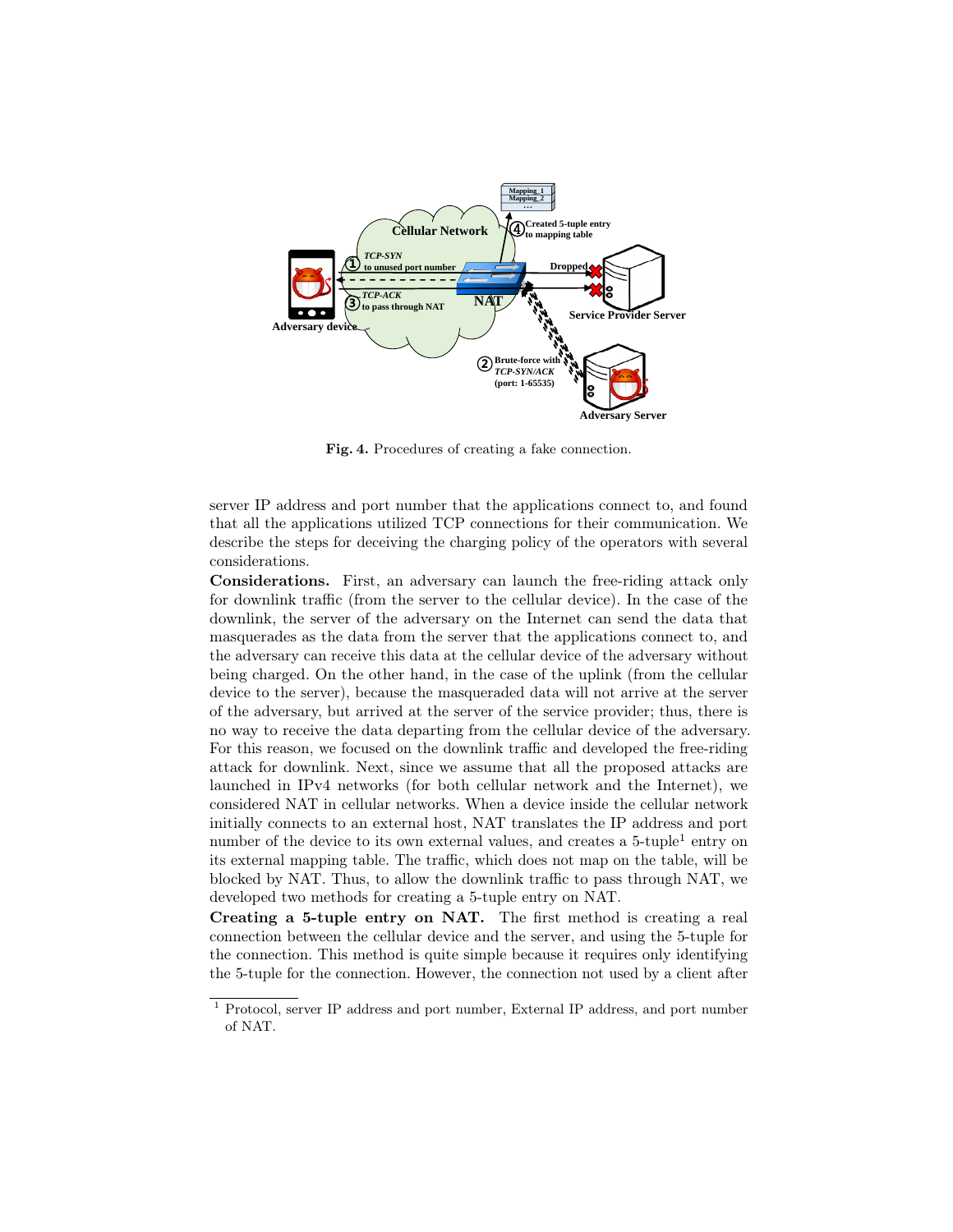the TCP three-way handshake can be closed by sending TCP-FIN or TCP-RST from the server of the service provider. In this context, a new connection has to be created whenever the server closes the connection, and this requires frequent identification of the 5-tuple. The other method is creating a fake connection between the cellular device and the server. This method is only valid when the server of the service provider does not respond to any packets from the device. Otherwise, every connection is reset by the server. Thus, creating a fake connection for the running services (port number) is impossible. For this method, the device first sends a TCP-SYN packet to the server of the service provider, and an adversary on the Internet respond to the packet with a TCP-SYN/ACK packet that masquerade as the response of the server. After receiving the TCP-SYN/ACK packet at the device, the device completes TCP three-way handshake by responding to the TCP-SYN/ACK packet with a TCP-ACK packet. The procedures of creating a fake connection are presented in Fig. 4. The 5-tuple entry created by the TCP-SYN packet is removed in a short time (according to the test, it took 10 seconds); therefore, an adversary also needs to identify the created 5-tuple entry within a short time. However, in this case, the adversary does not need to consider the case that the connection is closed by the server of the service provider.

Identifying the connection information. These two methods for creating the 5-tuple entry require identification of the 5-tuple to pass through NAT. Among these five tuples, we could identify the protocol, server IP address, and server port number by inspecting the traffic generated from the target application, but the external IP address and port number of NAT require other techniques. To this end, we analyzed the mapping pattern of NAT by repeatedly re-establishing connections and observing the variation of the external IP address and port number. As a result, we found that the external IPv4 address of NAT is not changed frequently when a new TCP connection is established from the same device (regardless of the server IP address and port number). Therefore, if an adversary creates a TCP connection between her device and the server, and observes the external IP address of NAT at the server, she can predict the external IP address of NAT for the next connection from the same device. On the other hand, the external port of NAT varied randomly whenever a new connection is established. However, because the port number is allocated within the range 1-65,535 (2 bytes), the adversary can brute-force the port number. In other words, she can send packets to all port numbers from 1 to 65,535. The size of a packet is 44 bytes; therefore, it would take around 0.2 seconds to send to all the ports with a 100 Mbps network (44 bytes  $\times$  8 bits/byte(s)  $\times$  65,535 / 100 Mbps = 0.22 seconds). While sending the packets, the payload containing the current port number is attached to each packet; thus, when the packet passed through NAT and arrived at the cellular device, it can offer the external port number of NAT in the payload.

Attack validation. With these methods, we conducted experiments to verify the feasibility of the free-riding attack. The experiments were performed similar to Section 4. While carrying out the experiments, we could utilize two methods: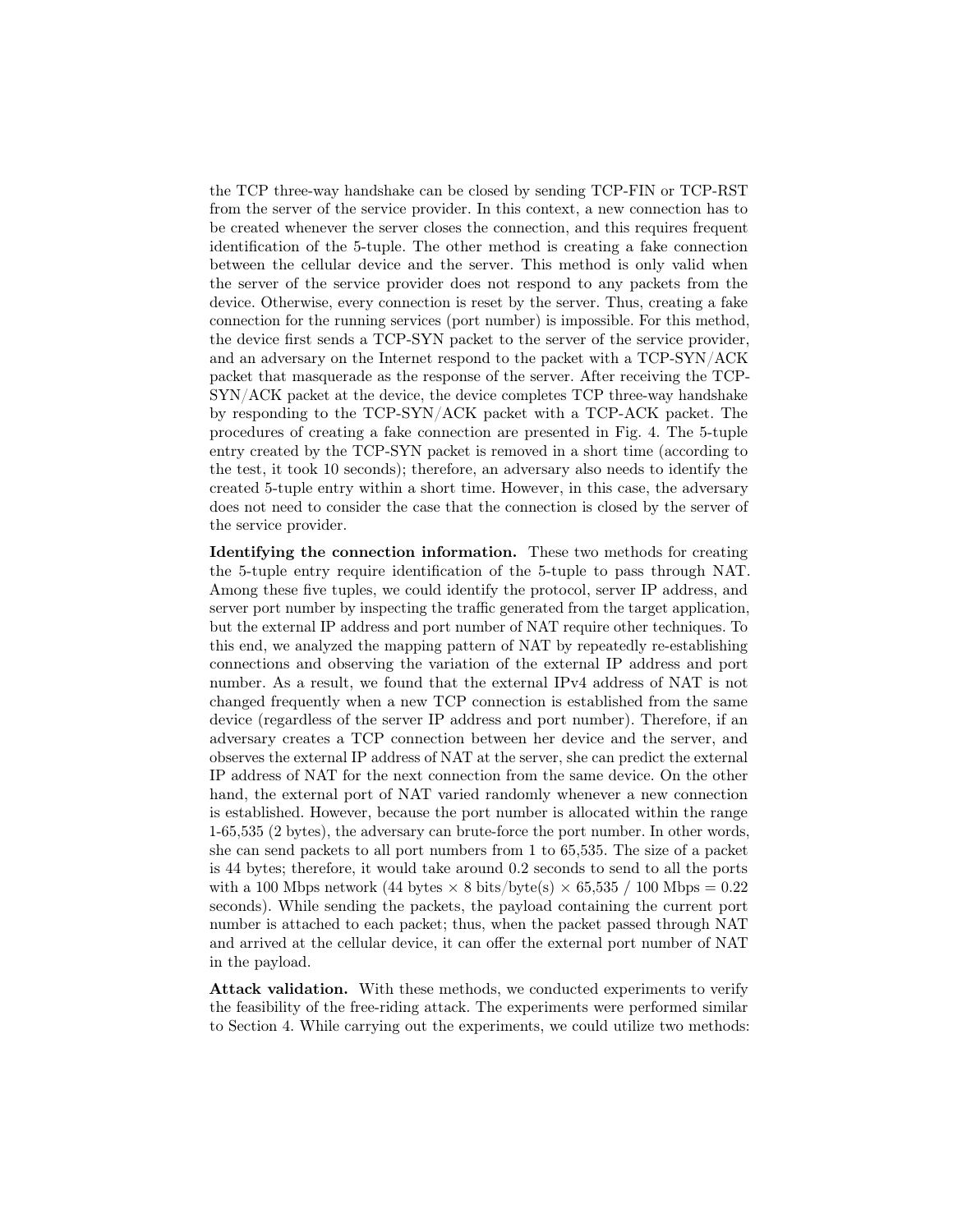creating a real or a fake connection for all the tested applications. As a result, we found that the downlink traffic using these connections was not charged. The traffic using the fake connection, which utilizes an actual unused port number at the server, was not charged. This implies that the operators only use the server IP address when they verify whether the traffic is generated from target applications or not. This finding validates the feasibility of the free-riding attack.

## 6 Countermeasures and Discussion

The suggested free-riding attacks misuse charging policies of operators; therefore, operators can easily block the attacks by modifying their charging policies. However, these policies are closely related with the needs of customers, profits of an operator, and recommendations from the government. Thus, operators cannot change their policies without sufficient consideration. For this reason, we can consider mitigation in the technical aspects rather than policy aspects.

For the ICMP traffic, operators can limit the size of the payload or the amount of the traffic in the fixed time period. Furthermore, for TCP control packets, the problem can be alleviated by blocking uncommon traffic, such as a TCP-SYN packet containing the payload. Although a TCP-SYN or a TCP-SYN/ACK packet can include payload [7], these packets are rarely used in networks. Thus, we can expect that blocking these packets does not have significant impact on the operators. On the other hand, the attacks, masqueraded as the traffic from an application, are more difficult to prevent because there is no certain way to differentiate between the normal traffic and the masqueraded traffic. As a countermeasure, the attacks can be mitigated by locating the content server inside cellular networks. However, this is not easy to adopt since the service is usually operated by a third party. Another method is for operators to utilize the anomaly detection and prevention. For example, when the amount of the downlink traffic is significantly more than the acknowledgment traffic of the uplink, or the large amount of traffic using unused port number in the real system is observed at the server of the service provider, it is likely to be an attack. However, this method can cause false positives; thus, it should be given more considerations prior to application.

### 7 Conclusion

In this study, we analyzed the charging policies for two different protocols, namely, ICMP and TCP, in six major operators of the U.S., and South Korea. We found that all operators in South Korea did not charge ICMP echo request/reply messages, and TCP-SYN and TCP-RST packets. In addition, we also investigated the charging policies and mechanisms for applications used for optional services and customer services, and discovered that operators utilized only the IP addresses to verify whether the traffic comes from the expected application. By misusing the findings with consideration of NAT in IPv4 cellular networks, we validated the feasibility of the free-riding attack.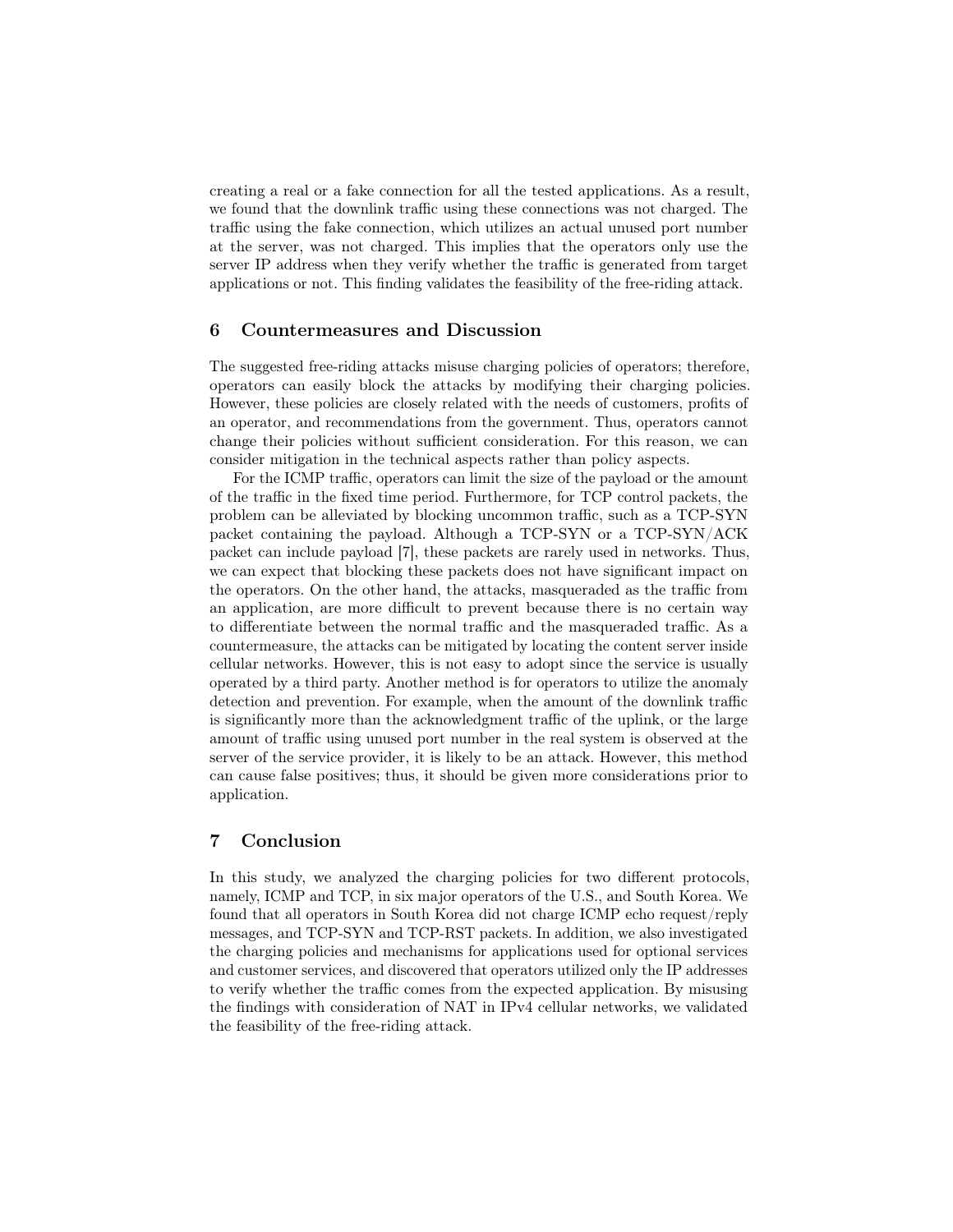Our study provides some insights. Operators should be reminded that unthoughtful charging policies can lead to the free-riding attack. Furthermore, the charging system limitation that lies in the middle of communication allowed the viewing of the information in the protocol header only, making it difficult to handle the charging problems occurring at the end points. Therefore, we recommend that operators adopt additional methods to monitor their core networks and end points.

Acknowledgement. This research was supported by (1) Institute for Information & communications Technology Promotion(IITP) grant funded by the Korea government(MSIP) (No.R-20160222-002755, Cloud based Security Intelligence Technology Development for the Customized Security Service Provisioning), and (2) the MSIP(Ministry of Science, ICT and Future Planning), Korea, under the ITRC(Information Technology Research Center) support program (IITP-2016- R0992-16-1006) supervised by the IITP.

#### References

- 1. 3GPP: Access Network (E-UTRAN); Architecture description. TS 36.401, 3GPP (2010)
- 2. 3GPP: Telecommunication management; Charging management; Charging architecture and principles. TS 32.240, 3GPP (2010)
- 3. 3GPP: LTE; Network architecture. TS 23.002, 3GPP (2011)
- 4. 3GPP: Telecommunication management; Charging management; Online Charging System (OCS): Applications and interfaces. TS 32.296, 3GPP (2011)
- 5. 3GPP: LTE; Interworking between the Public Land Mobile Network (PLMN) supporting packet based services and Packet Data Networks (PDN). TS 29.061, 3GPP (2015)
- 6. Braden, R.: Requirements for Internet Hosts Communication Layers. RFC 1122 (INTERNET STANDARD) (Oct 1989), http://www.ietf.org/rfc/rfc1122.txt, updated by RFCs 1349, 4379, 5884, 6093, 6298, 6633, 6864
- 7. Cheng, Y., Chu, J., Radhakrishnan, S., Jain, A.: TCP Fast Open. RFC 7413 (Experimental) (Dec 2014), http://www.ietf.org/rfc/rfc7413.txt
- 8. Go, Y., Won, J., Kune, D.F., Jeong, E., Kim, Y., Park, K.: Gaining Control of Cellular Traffic Accounting by Spurious TCP Retransmission. In: Network and Distributed System Security Symposium (NDSS) (2014)
- 9. Kim, H., Kim, D., Kwon, M., Han, H., Jang, Y., Han, D., Kim, T., Kim, Y.: Breaking and Fixing VoLTE: Exploiting Hidden Data Channels and Mis-implementations. In: ACM Conference on Computer and Communications Security (2015)
- 10. Li, C.Y., Tu, G.H., Peng, C., Yuan, Z., Li, Y., Lu, S., Wang, X.: Insecurity of Voice Solution VoLTE in LTE Mobile Networks. In: ACM Conference on Computer and Communications Security (2015)
- 11. Peng, C., Li, C.y., Tu, G.H., Lu, S., Zhang, L.: Mobile data charging: new attacks and countermeasures. In: Proceedings of the 19th ACM SIGSAC Conference on Computer and Communications Security (2012)
- 12. Peng, C., Li, C.Y., Wang, H., Tu, G.H., Lu, S.: Real Threats to Your Data Bills: Security Loopholes and Defenses in Mobile Data Charging. In: ACM Conference on Computer and Communications Security (2014)